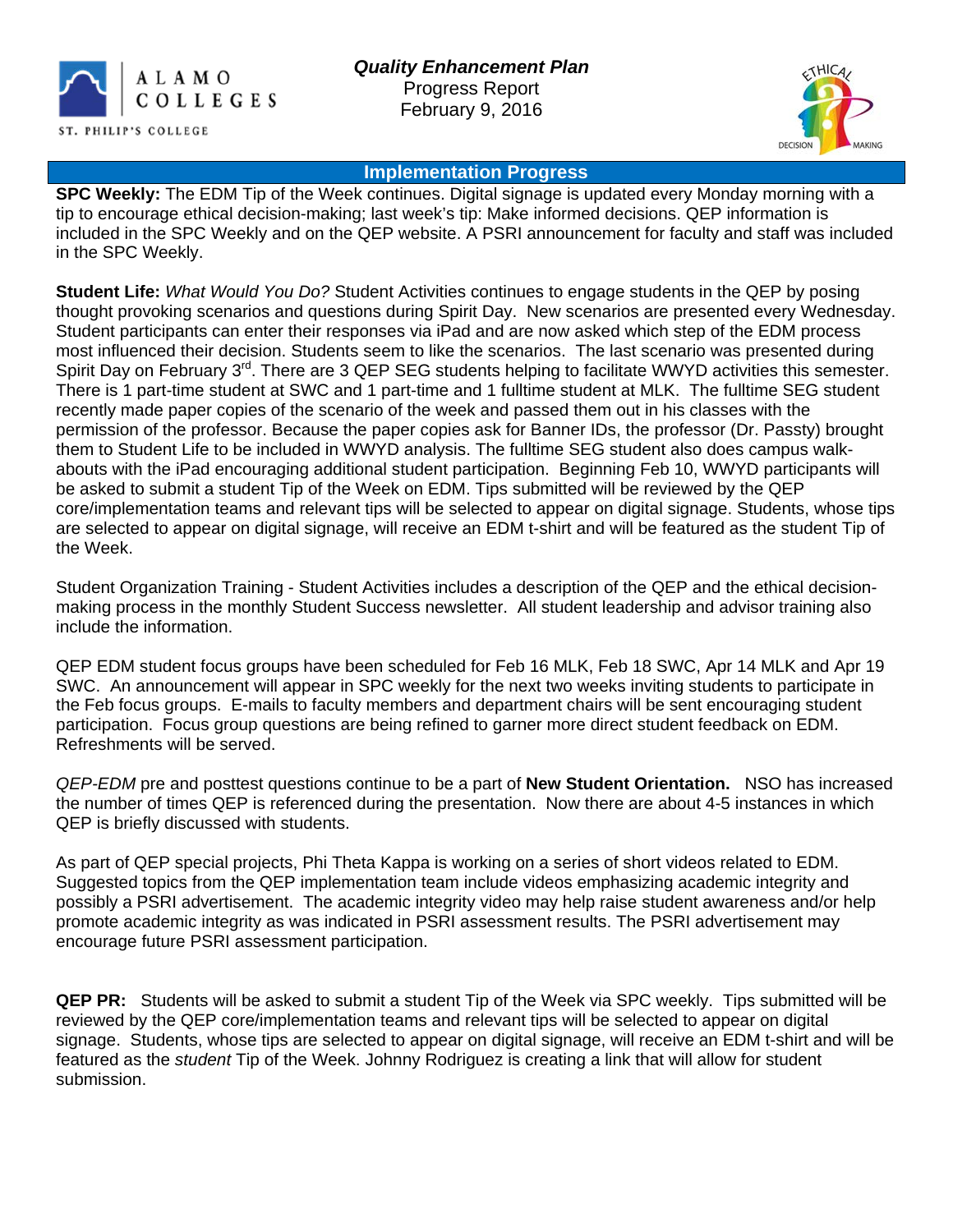#### **Assessment**

**Personal & Social Responsibility Inventory (PSRI)** launched to students on Feb 3, 2016. The PSRI pre and posttests for this semester are abbreviated versions customized for SPC and includes one case study and 31 questions. Faculty notification of the PSRI and a PSRI assessment schedule was sent to department chairs on Jan 27 and a reminder was sent to deans on Feb 3. On Feb 1 students received an e-mail from Dr. Loston announcing the survey. On Feb 5 Laura Miele, Irene Young, Sonia Valdez and Dr. Hinojosa met for a teleconference with Iowa State RISE to discuss merging QEP assessment data. RISE has agreed to provide a merged report offering a comparative analysis of SPC student DIT-2 data and results with SPC PSRI results. As of Feb 5, 87 students had completed the PSRI. The pretest is scheduled to close on Feb 24 and the posttest will begin Apr 4.

**Defining Issues Test Version-2 (DIT-2)** - On Jan 29 from 9:00 – 10:00 am Laura Miele and Irene Young met for a teleconference with Dr. Bill Tillman about how DIT-2 assessment results were used at Hardin-Simmons University. Dr. Tillman provided information on how to tie DIT-2 assessment as a pretest-posttest to graduating students. A meeting has been scheduled with Tracy Shelton to follow-up on DIT-2 assessment for graduating students February 10, 2016 @ 4:10 pm in SLC 102L

Dr. Hinojosa is currently analyzing DIT-2 assessment results. Data will be sent to Iowa State University RISE for comparative analysis with PSRI results.

**Student Assignment Evaluations** – As part of the QEP faculty-student best practice sharing strategy we are providing results and feedback from Student Assignment Evaluations to faculty who participated in the evaluation.

**QEP SLO Direct Rubric Assessment** was on Jan 29. Sonia Valdez is working on assessment results. Results are projected to be available on Feb 29.

**External/Constituent Survey** has been updated. The Cabinet recommended administering this survey in paper format during workforce programs Advisory Committee Meetings in order to increase our response rate. An electronic copy of the survey was shared with Dean of Health Sciences and Dean of Applied Science and Technology for distribution February 3, 2016. We need completed hardcopies of the surveys returned to us by April 29th.

### **Professional Development**

**Master Teacher Certification:** IIC is incorporating an EDM module to online Master Teacher Certification. Luis Lopez has requested that the QEP Core Team review the module when it is completed.

**Online Learning Modules:** The Texas Higher Education Coordinating Board has supported the creation of six online professional development modules for educators. The modules are accessible through the faculty tab in ACES. The modules consist of instruction examples, teaching tips, recommended reading, active learning teaching strategies, classroom activities etc. and are designed to improve instruction for new faculty and/or faculty teaching introductory level courses. The QEP core team is currently reviewing **[Integrating Ethics: From](http://ethics.utep.edu/)  [Thought to Action](http://ethics.utep.edu/)** modules as part of our own professional development. After reviewing modules the core team will determine if the series should be part of QEP professional development for faculty and staff.

**Conference:** Dr. Paul Machen, Laura Miele, Irene Young, Andrew Hill and Matthew Fuller plan to attend the Association of Practical and Professional Ethics Annual Conference in Reston, Virginia Feb 18 – 21. We are currently reviewing upcoming conference presentation topics to determine which would be most beneficial to our students, faculty and staff, lending support to the EDM QEP.

Laura Miele and Irene Young presented at the ECHS Counselors Breakfast on Feb 5. The presentation began with an introduction to SACSCOC from Dr. Akins. Rita Castro presented on Library Services and Sonia Valdez presented on Institutional Assessment. Dr. Fenton and QEP directors will begin scheduling off-site QEP professional development for distance locations following a similar format.